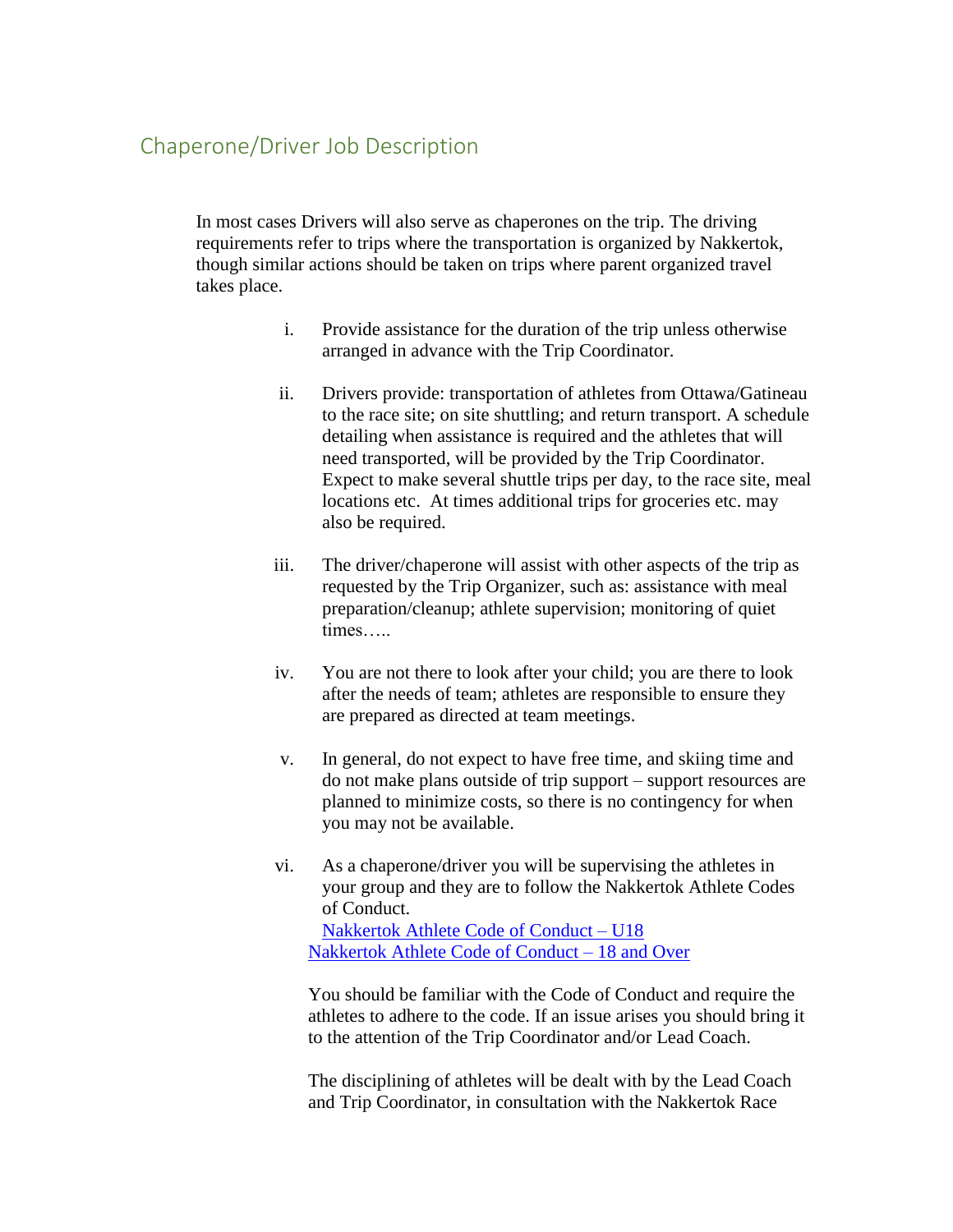Committee Director as necessary. Serious infringements could result in an athlete's removal from the trip.

- vii. Volunteers need to follow CCC guidelines regarding alcohol consumption. Coaches should refrain from the consumption of alcohol when working with athletes, and drivers should have a zero blood alcohol level value while transporting skiers. Alcohol use should be limited in the presence of athletes and at all times any alcohol use must be undertaken responsibly and within legal requirements.
- viii. Be calm and positive.
- ix. Submit any relevant receipts to the Trip Coordinator within 1 week of the end of the trip to claim reimbursement.

**Drivers must be aware of and follow the Nakkertok Requirements regarding transportation on trips as outlined below. In addition they must read and follow the directives in the Nakkertok, [Transportation Acknowledgement](https://spreadsheets.google.com/spreadsheet/viewform?formkey=dGtkd1Noa2NCTV9MZ1FoeEY4ZWZfdGc6MQ)  [and Consent form.](https://spreadsheets.google.com/spreadsheet/viewform?formkey=dGtkd1Noa2NCTV9MZ1FoeEY4ZWZfdGc6MQ)**

- i) Private vehicles used for the purpose of transporting athletes, coaches and volunteers on team trips must be equipped with winter tires (for travel after November 15th), must be insured, and must be in good working order suitable for winter driving conditions. It is the responsibility of parents who are providing their vehicle, for the use of team trips, to ensure their vehicle meets these safety and insurance requirements. It is recommended that parents using their private vehicles to transport athletes carry \$2,000,000 liability coverage for their own protection.
- ii) If a private vehicle belonging to parents who are not accompanying the athletes on the trip is used for the trip and driven by a volunteer adult accompanying the group, both the parent lending the vehicle and the volunteer driving the vehicle must understand and agree that this is an entirely private arrangement between them. Nakkertok will not be responsible for any damages caused to the vehicle borrowed for use during a Nakkertok trip, and that they will not involve the club in any related disputes between them. The Trip-Coordinator will not request or suggest vehicle exchange.
- iii) Nakkertok will not pay for the cost of repairs to private vehicles used on trips.
- iv) If rental vehicles are used, only the insured driver(s) designated in the rental contract may drive the vehicle, and a copy of driver's licence and proof of insurance coverage is required from the rental vehicle driver. Trip Coordinator must obtain verbal confirmation from parents driving rental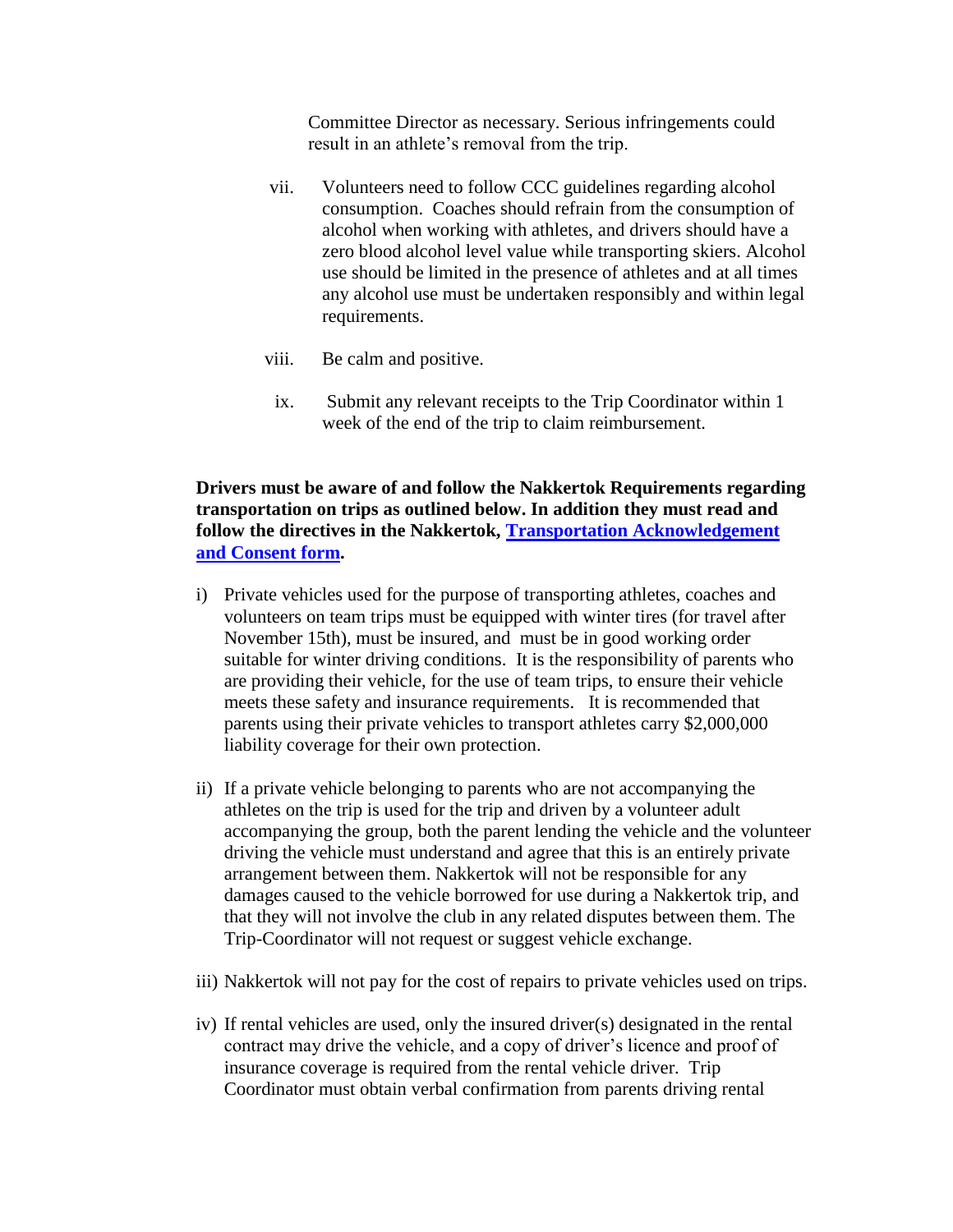vehicles that they are properly licensed and insured, and obtain verbal confirmation from rental agency that vehicles are equipped with winter tires after Nov. 15th. If rental vehicles are not available with winter tires, all season tires may be used, but the parents of athletes on the trip must be informed that this is the case prior to the trip.

- v) Athletes must not transport other athletes during race trips unless all athletes in the vehicle are over the age of 18. In the case where all athletes are over the age of 18, parents should be made aware of who the athlete is travelling with.
- vi) These transport safety requirements must be followed during trip travel:
	- (a) seat belts must be worn
	- (b) frequent breaks (every 2 -3 hours) should be taken to prevent fatigue
	- (c) no use of cellular phones when driving
	- (d) respect speed limits and reduce speed in snowy/difficult conditions
	- (e) have 1 or 2 spare adult drivers available on each trip to take over the driving if required
	- (f) be aware of hazardous road conditions and be willing to change plans and routes as required.
	- (g) the driver is to have a zero blood alcohol percentage while driving
- vii) All parent and private vehicles should be filled with gas at the beginning of the trip, and should be filled up immediately on return from the trip. All gas expenses should be provided to the trip coordinator within one week of the trip's conclusion.
- viii) The owner of any vehicle used on a trip significantly out of the National Capital Region, where the club organizes the transportation, will be reimbursed \$100 for the wear and tear on the vehicle resulting from use of the vehicle on a trip and refunded for gas expenses. Where parent organized travel takes place, official Nakkertok coaches/chaperones will be reimbursed for car travel expenses at the Cross Country Ontario kilometre rate.
- ix) All receipts (van rental, fuel etc.) should be submitted to Trip Coordinator within one week of return.
- x) In the case that poor weather is being forecast during travel times, the driver should liaise with the Trip Coordinator to determine what effect this may have